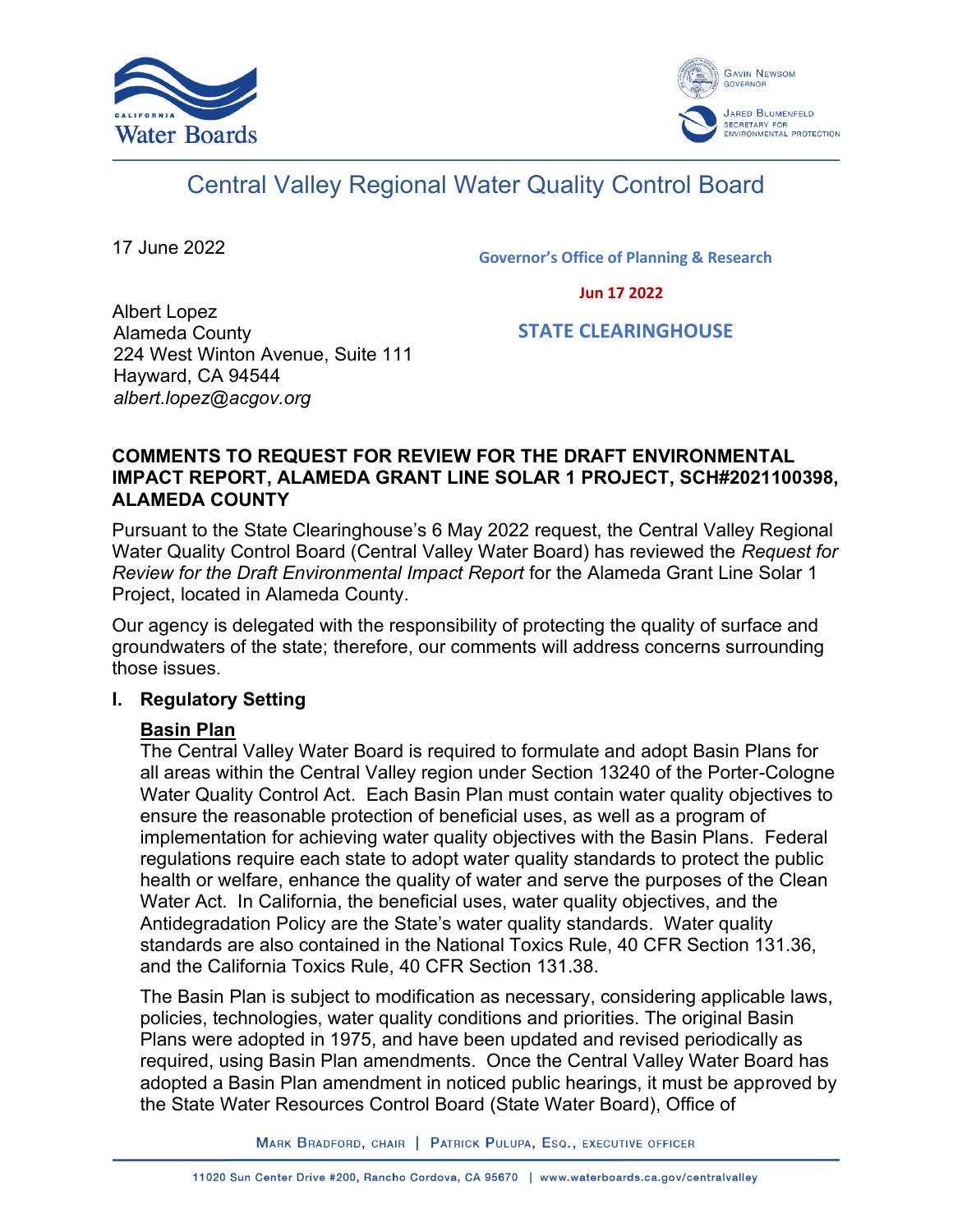Administrative Law (OAL) and in some cases, the United States Environmental Protection Agency (USEPA). Basin Plan amendments only become effective after they have been approved by the OAL and in some cases, the USEPA. Every three (3) years, a review of the Basin Plan is completed that assesses the appropriateness of existing standards and evaluates and prioritizes Basin Planning issues. For more information on the *Water Quality Control Plan for the Sacramento and San Joaquin River Basins*, please visit our website:

[http://www.waterboards.ca.gov/centralvalley/water\\_issues/basin\\_plans/](http://www.waterboards.ca.gov/centralvalley/water_issues/basin_plans/)

# **Antidegradation Considerations**

All wastewater discharges must comply with the Antidegradation Policy (State Water Board Resolution 68-16) and the Antidegradation Implementation Policy contained in the Basin Plan. The Antidegradation Implementation Policy is available on page 74 at:

https://www.waterboards.ca.gov/centralvalley/water\_issues/basin\_plans/sacsjr\_2018 05.pdf

In part it states:

*Any discharge of waste to high quality waters must apply best practicable treatment or control not only to prevent a condition of pollution or nuisance from occurring, but also to maintain the highest water quality possible consistent with the maximum benefit to the people of the State.*

*This information must be presented as an analysis of the impacts and potential impacts of the discharge on water quality, as measured by background concentrations and applicable water quality objectives.*

The antidegradation analysis is a mandatory element in the National Pollutant Discharge Elimination System and land discharge Waste Discharge Requirements (WDRs) permitting processes. The environmental review document should evaluate potential impacts to both surface and groundwater quality.

## **II. Permitting Requirements**

## **Construction Storm Water General Permit**

Dischargers whose project disturb one or more acres of soil or where projects disturb less than one acre but are part of a larger common plan of development that in total disturbs one or more acres, are required to obtain coverage under the General Permit for Storm Water Discharges Associated with Construction and Land Disturbance Activities (Construction General Permit), Construction General Permit Order No. 2009-0009-DWQ. Construction activity subject to this permit includes clearing, grading, grubbing, disturbances to the ground, such as stockpiling, or excavation, but does not include regular maintenance activities performed to restore the original line, grade, or capacity of the facility. The Construction General Permit requires the development and implementation of a Storm Water Pollution Prevention Plan (SWPPP). For more information on the Construction General Permit, visit the State Water Resources Control Board website at:

[http://www.waterboards.ca.gov/water\\_issues/programs/stormwater/constpermits.sht](http://www.waterboards.ca.gov/water_issues/programs/stormwater/constpermits.shtml) [ml](http://www.waterboards.ca.gov/water_issues/programs/stormwater/constpermits.shtml)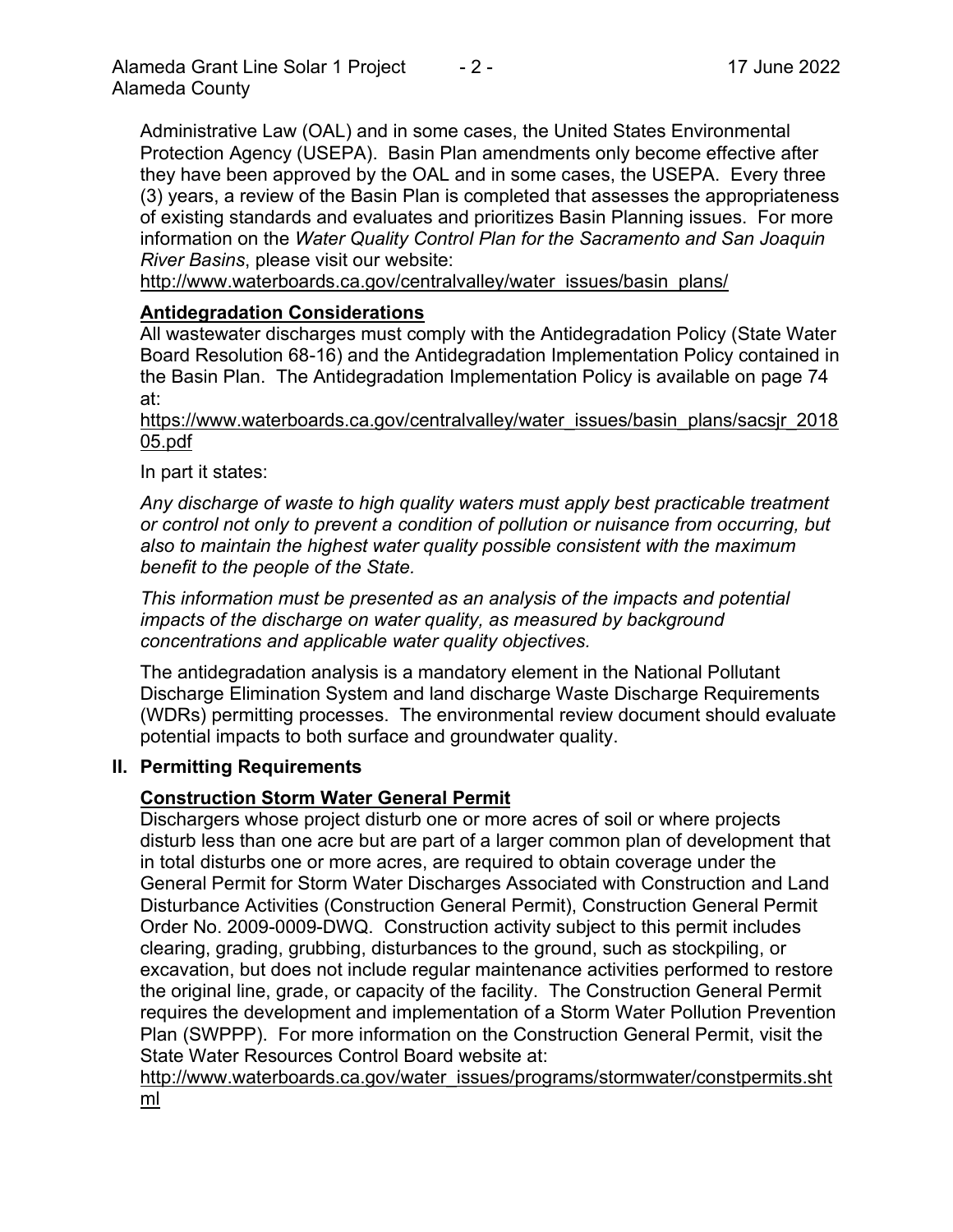#### **Phase I and II Municipal Separate Storm Sewer System (MS4) Permits<sup>1</sup>**

The Phase I and II MS4 permits require the Permittees reduce pollutants and runoff flows from new development and redevelopment using Best Management Practices (BMPs) to the maximum extent practicable (MEP). MS4 Permittees have their own development standards, also known as Low Impact Development (LID)/postconstruction standards that include a hydromodification component. The MS4 permits also require specific design concepts for LID/post-construction BMPs in the early stages of a project during the entitlement and CEQA process and the development plan review process.

For more information on which Phase I MS4 Permit this project applies to, visit the Central Valley Water Board website at:

http://www.waterboards.ca.gov/centralvalley/water\_issues/storm\_water/municipal\_p ermits/

For more information on the Phase II MS4 permit and who it applies to, visit the State Water Resources Control Board at:

http://www.waterboards.ca.gov/water\_issues/programs/stormwater/phase\_ii\_munici pal.shtml

#### **Industrial Storm Water General Permit**

Storm water discharges associated with industrial sites must comply with the regulations contained in the Industrial Storm Water General Permit Order No. 2014- 0057-DWQ. For more information on the Industrial Storm Water General Permit, visit the Central Valley Water Board website at:

http://www.waterboards.ca.gov/centralvalley/water\_issues/storm\_water/industrial\_ge neral\_permits/index.shtml

#### **Clean Water Act Section 404 Permit**

If the project will involve the discharge of dredged or fill material in navigable waters or wetlands, a permit pursuant to Section 404 of the Clean Water Act may be needed from the United States Army Corps of Engineers (USACE). If a Section 404 permit is required by the USACE, the Central Valley Water Board will review the permit application to ensure that discharge will not violate water quality standards. If the project requires surface water drainage realignment, the applicant is advised to contact the Department of Fish and Game for information on Streambed Alteration Permit requirements. If you have any questions regarding the Clean Water Act Section 404 permits, please contact the Regulatory Division of the Sacramento District of USACE at (916) 557-5250.

#### **Clean Water Act Section 401 Permit – Water Quality Certification**

If an USACE permit (e.g., Non-Reporting Nationwide Permit, Nationwide Permit, Letter of Permission, Individual Permit, Regional General Permit, Programmatic

<sup>&</sup>lt;sup>1</sup> Municipal Permits = The Phase I Municipal Separate Storm Water System (MS4) Permit covers medium sized Municipalities (serving between 100,000 and 250,000 people) and large sized municipalities (serving over 250,000 people). The Phase II MS4 provides coverage for small municipalities, including non-traditional Small MS4s, which include military bases, public campuses, prisons and hospitals.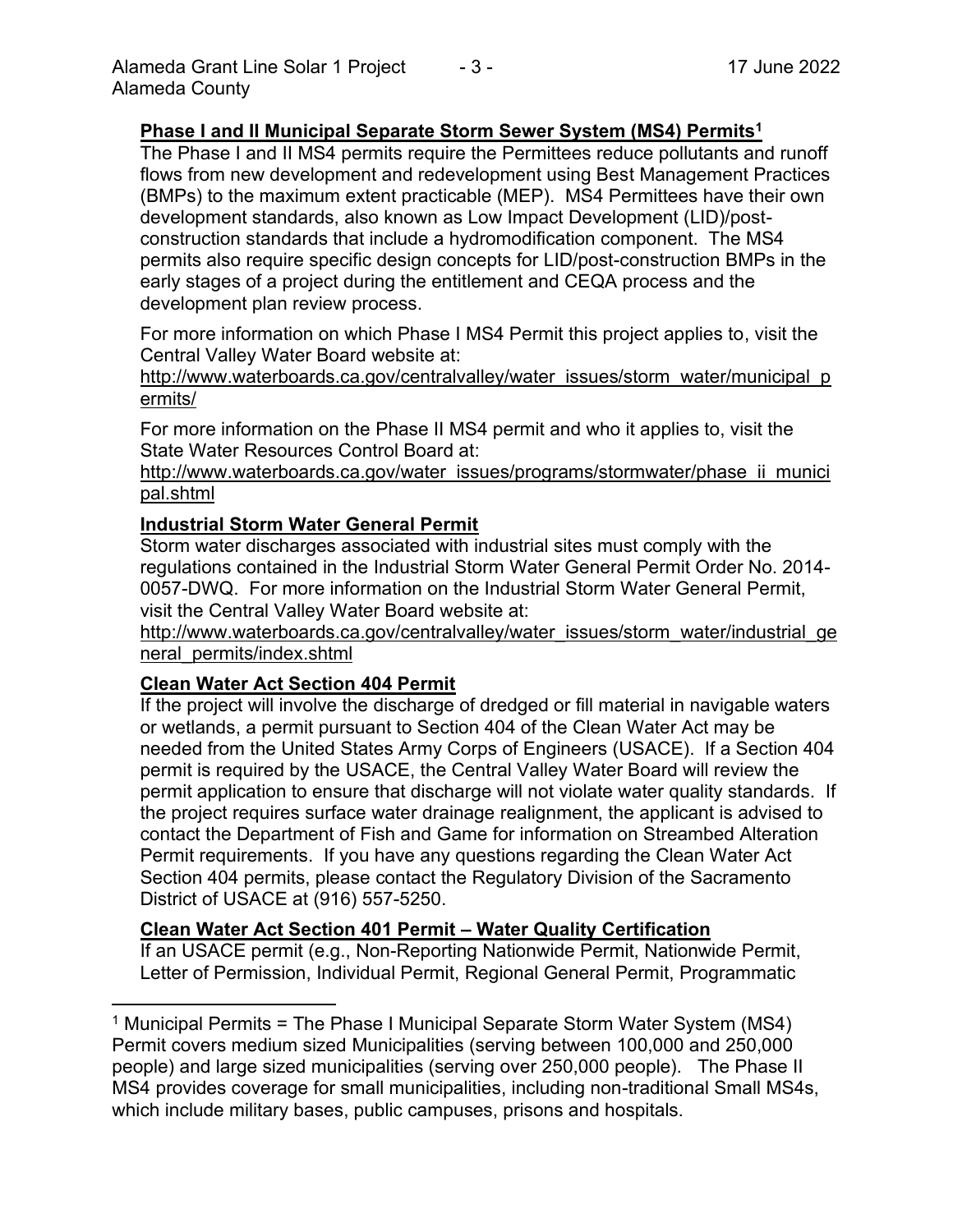General Permit), or any other federal permit (e.g., Section 10 of the Rivers and Harbors Act or Section 9 from the United States Coast Guard), is required for this project due to the disturbance of waters of the United States (such as streams and wetlands), then a Water Quality Certification must be obtained from the Central Valley Water Board prior to initiation of project activities. There are no waivers for 401 Water Quality Certifications. For more information on the Water Quality Certification, visit the Central Valley Water Board website at:

https://www.waterboards.ca.gov/centralvalley/water\_issues/water\_quality\_certificatio n/

## **Waste Discharge Requirements – Discharges to Waters of the State**

If USACE determines that only non-jurisdictional waters of the State (i.e., "nonfederal" waters of the State) are present in the proposed project area, the proposed project may require a Waste Discharge Requirement (WDR) permit to be issued by Central Valley Water Board. Under the California Porter-Cologne Water Quality Control Act, discharges to all waters of the State, including all wetlands and other waters of the State including, but not limited to, isolated wetlands, are subject to State regulation. For more information on the Waste Discharges to Surface Water NPDES Program and WDR processes, visit the Central Valley Water Board website at:https://www.waterboards.ca.gov/centralvalley/water\_issues/waste\_to\_surface\_wat er/

Projects involving excavation or fill activities impacting less than 0.2 acre or 400 linear feet of non-jurisdictional waters of the state and projects involving dredging activities impacting less than 50 cubic yards of non-jurisdictional waters of the state may be eligible for coverage under the State Water Resources Control Board Water Quality Order No. 2004-0004-DWQ (General Order 2004-0004). For more information on the General Order 2004-0004, visit the State Water Resources Control Board website at:

https://www.waterboards.ca.gov/board\_decisions/adopted\_orders/water\_quality/200 4/wqo/wqo2004-0004.pdf

## **Dewatering Permit**

If the proposed project includes construction or groundwater dewatering to be discharged to land, the proponent may apply for coverage under State Water Board General Water Quality Order (Low Threat General Order) 2003-0003 or the Central Valley Water Board's Waiver of Report of Waste Discharge and Waste Discharge Requirements (Low Threat Waiver) R5-2018-0085. Small temporary construction dewatering projects are projects that discharge groundwater to land from excavation activities or dewatering of underground utility vaults. Dischargers seeking coverage under the General Order or Waiver must file a Notice of Intent with the Central Valley Water Board prior to beginning discharge.

For more information regarding the Low Threat General Order and the application process, visit the Central Valley Water Board website at:

http://www.waterboards.ca.gov/board decisions/adopted orders/water quality/2003/ wqo/wqo2003-0003.pdf